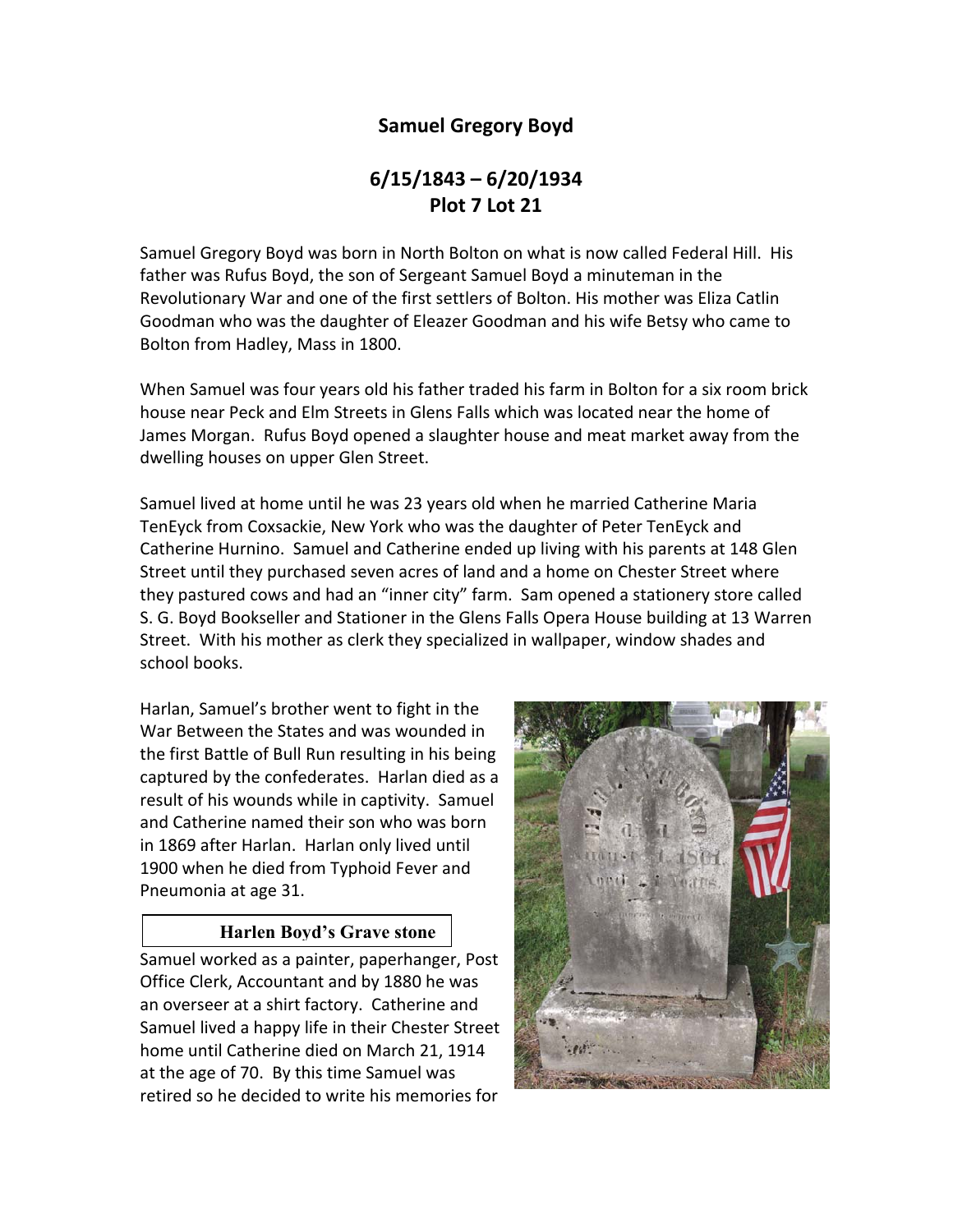his children and grandchildren to enjoy. The end result of his writing was a booklet entitled "In the Days of Old Glens Falls ‐ As I Remember It" that was published by the Glens Falls Zonta Club.



The booklet has been enjoyed by all who have read it ever since. Also Samuel wrote a column for the Glens Falls newspapers until his death on June 20, 1934 at the age of 81.

Some of Samuel's stories will follow including his favorite which is about the Underground Railroad in Glens Falls.

**Samuel Boyd's grave stone** 

**Glens Falls and Slavery** 

Lincoln was elected and soon the Civil

war was on. Before this the fugitive slave law was in force, compelling anyone called on by an officer to aid in capturing a runaway slave. Many in Glens Falls did not like that and the Village became a station on the so-called Underground Railroad, which aided any fugitive slave to reach the Canadian border and freedom. Many of our prominent citizens knew all the ropes and helped pull them. A personal item here will explain something of the system. I went out one winter morning to feed our cow. When I went up to the hay loft I saw pushed out from under the hay a big pair of shoes and heard a powerful snore. To say I was frightened is stating it mildly. I rushed into the house and told Mother what I had seen and heard. I was straightaway set in a chair, with the admonition not to say a word about it, and not leave the room all day. Twice during the day I saw father take out food in a pail to the barn, and as evening darkened he drove into the yard with a long sleigh loaded with bags, opened the barn door and drove in. Soon he came out, the load apparently the same. He was gone until the third day at night, when he came home. Meantime, I was told all about it, and was so impressed that I never mentioned it until slavery was no more. Father had two slaves in that load, whom he delivered to a Quaker in Swanton, Vt., and the next trip landed them over the boarder in Canada.

Another incident: There was a colored barber, John VanPelt, himself a free man. His wife was a fugitive slave. She had been a fugitive away from her slave home for fifteen years and she confidently thought all traces of her were lost. There were three children, which according to the law were slaves because the mother was. Then came a rumor in town that her former master had learned where she was. One morning Add Stoddard, whom some of you may remember, and I were skating on the sidewalk. A man with a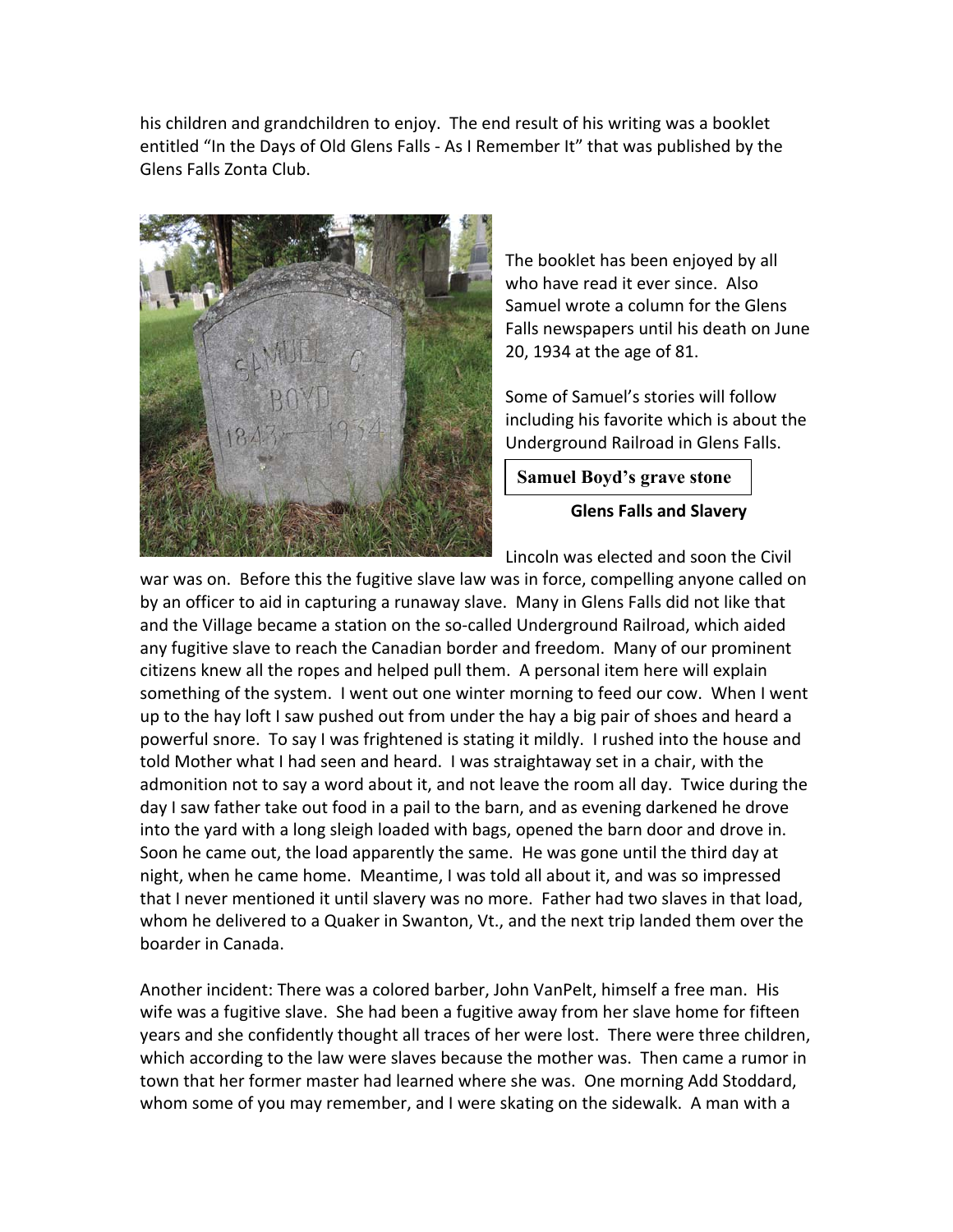heavy fur coat got off the stage at the corner of Park Street and came up to me. "My son" he said, "can you tell me where John VanPelt lives?' "Oh yes," I said, and started to show him, when Add roughly brushed me aside, and said, "He don't know where he lives. I will show you." It was a facer to me, and by the time I had recovered Add had the man back to the corner and was directing him to Jay Street, Where a colored family lived. VanPelt lived on School Street. The man left for Jay Street and Add left for home and father. He had heard the rumor talked of at home, and Dr. Stoddard was one of the underground railroad agents. In less than one hour the VanPelt mother and children were in a closed borough and on the way to safety. VanPelt sold his shop and rejoined his family in Prescott, Canada. There were other incidents, but these two show the extreme state of the feelings against slavery at that time. Those underground railroad agents and helpers were just as great lawbreakers as the bootleggers are now, but with different motives and justification.

#### **Glimpses of a Boy's Life**

The boys of Glens Falls were of the regular boy type. Any newcomers were put through their paces before being accepted as "regular fellers." Two English lads, brothers, direct from Old England, furnished a large amount of fun for us. One particular stunt they did was to go down to the canal, at the old roll‐way swimming place, and take a plunge. We used to join in and did it every morning until it got to cold for us, but they continued and when the latter part of November came, just before the canal level was drawn, when the water was cold, with ice beginning to form along the shore, they went down as usual. Ben was ready first and plunged in. As he came up, tom on the bank says, "How is it?" "B‐b‐balmy," say Ben.

Cooper's Cave at the flat rock was a great point of interest for the boys. It was also of interest to the tourist and the boys earned a dime acting as guides.

Sherman's Grove, where Grove Avenue now is, was a favorite meeting place for us. Picnics, political speeches and Fourth of July celebrations were held there. There was a fine stand of pine trees. A little brook ran through its edge and crossed Glen Street at Marion Avenue. I have caught trout from it many times. It now runs underground through pipes and emerges north of Thomson Avenue.

#### **Water Supply**

Our water supply for fire purposes was very poor – wells and private cisterns – so large cisterns were built, one in Bank Square under where the Silent Policeman stands, one in front of the Presbyterian Church and one in front of the Baptist Church. They were filled from the church roofs and the hotel roof. That was our water supply until the present waterworks were installed.